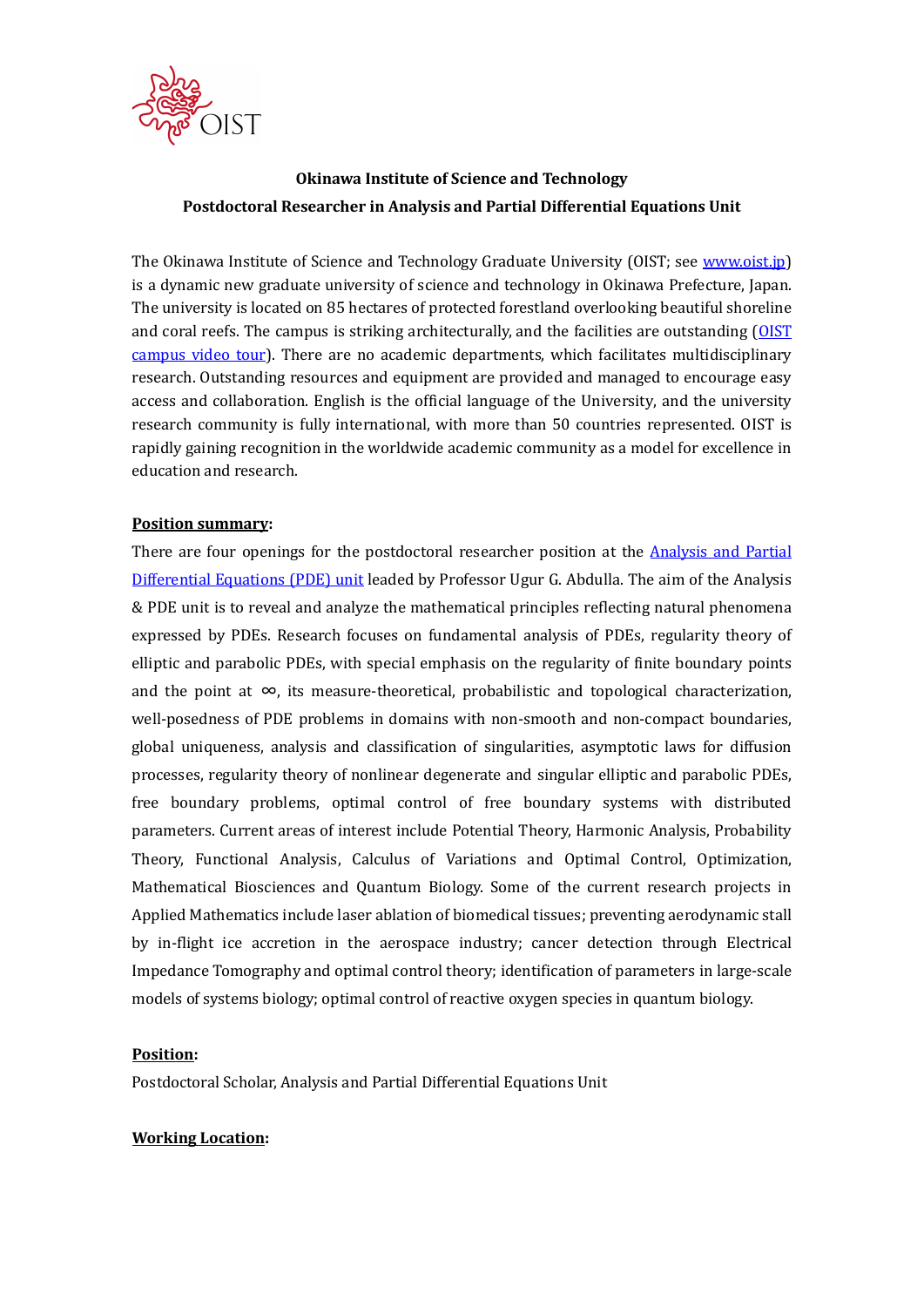

## 1919-1 Tancha, Onna-son, Okinawa, Japan 904-0495

## Report To:

Professor Ugur G. Abdulla

## **Starting Date:**

July 2022 onward

## Responsibilities:

- 1. Engage in ongoing and active research
- 2. Participate and contribute in the activities of the Analysis & PDE unit and OIST math group

## Qualifications:

## (Required)

PhD in Mathematics

#### Term:

Full-time 1 year contract. Contract can be renewed on a yearly basis up to a total of 3 years.

#### Working hours:

9:00-17:30 (Discretionary)

## Compensation:

Compensation commensurate with experience, in accordance with the OIST Employee Compensation Regulations.

Benefits:

- Relocation, housing and commuting allowances
- Annual paid leave and summer holidays
- Health insurance (Private School Mutual Aid http://www.shigakukyosai.jp/ )
- Welfare pension insurance (kousei-nenkin)
- Worker's accident compensation insurance (roudousha-saigai-hoshou-hoken)

# How to Apply:

Apply through mathjobs.org